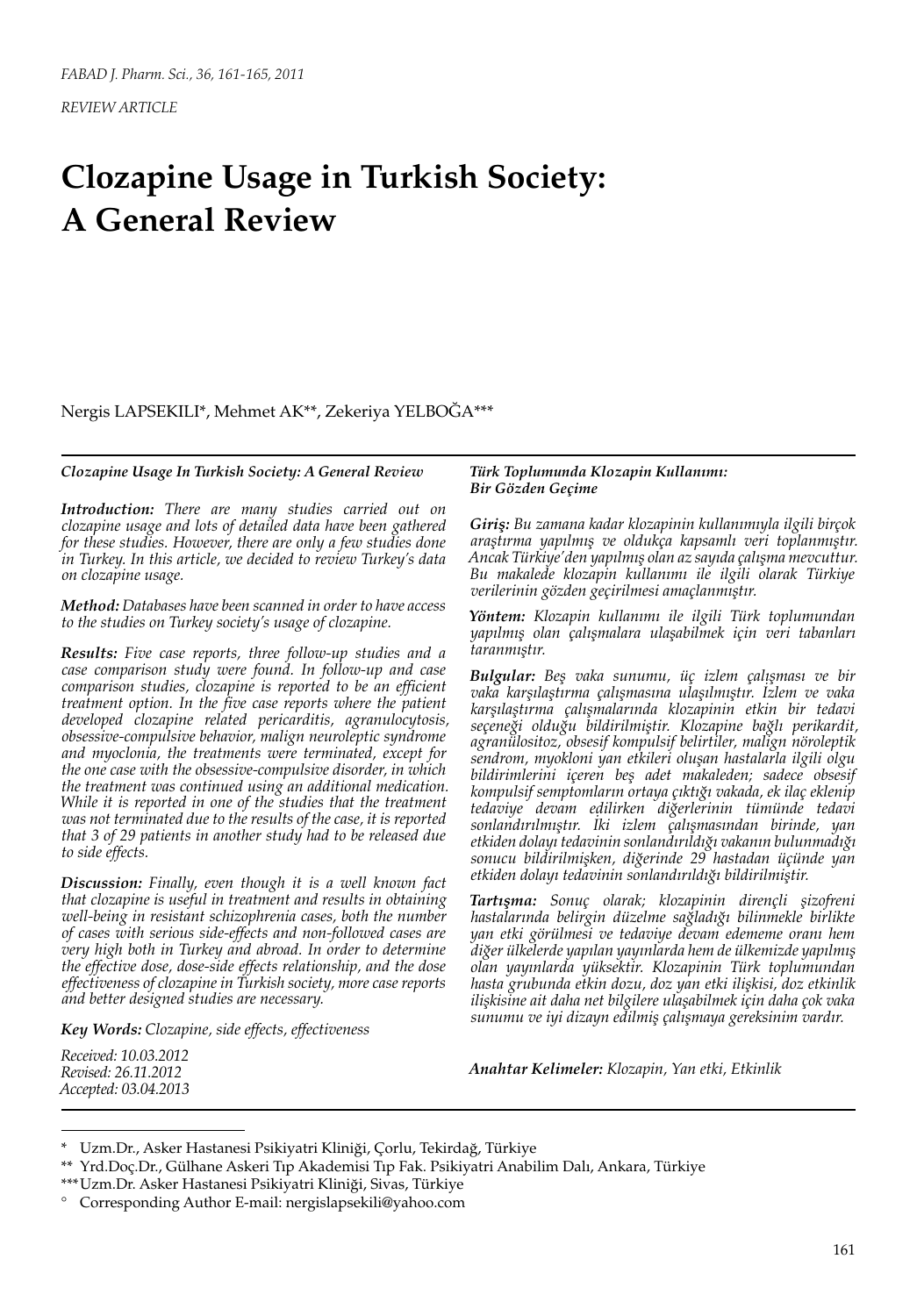## **INTRODUCTION**

Clozapine was discovered in 1958 in Bern, Switzerland and was found to be an effective antipsychotic agent without any extrapyramidal side effects in clinical studies. Yet the interest on clozapine declined when the medications hematologic toxicity was discovered (1). About 50 patients globally died of agranulocytosis effect of clozapine. Thus, the medication was withdrawn from the European markets during the 80's. However, John Kane reported that clozapine was more effective than chlorpromazine in 1988 (2). This result is followed by many more study results (3). For this effort, in 1990, it was agreed that clozapine treatment was effective in patients with resistance to other antipsychotics or to the patients that could not tolerate typical antipsychotics because of extrapyramidal side effects or serious tardive dyskinesia.

There are many studies carried out on clozapine usage and lots of detailed data have been gathered for these studies. Yet in Turkey there are only a few studies, the majority of which are case representations.

For this general review, database were scanned and 5 case reports, 1 case comparison study and 3 followup studies were found in the literature. In this article, we decided to review Turkey's data on clozapine usage and its side effects.

### **METHOD**

In order to access case representations and followup studies on clozapine usage in Turkish society, PubMed, Medline, ProQuest, EBSCOHost and PsycINFO databases as well as the Türk Medline and Psychiatry Index databases were searched for keywords "side effect", "effectiveness", "clozapine" as well as their Turkish meanings in both English and Turkish articles. The search was completed by August 2012 and the articles appropriate for the review were obtained. Although an attempt was made to include all the articles, it cannot be guaranteed that all articles referring to clozapine in various contexts have been included. Five case reports, 3 follow-up studies and a case comparison study on clozapine were found. The articles which did not clearly indicate the relationship between clozapine usage, dosage and side effects were not included in the study.

## **RESULTS**

Güvenç et al. (4) presented a case of a 20-year old male patient which complained about chest pain associated with clozapine usage and diagnosed with acute pericarditis. This side-effect was shown to manifest itself in clozapine usage of 3 days with 50 mg/day dosage.

Tümüklü et al.'s (5) study included 16 patients between 20-56 years with 5 male and 11 females. The time span of the illness was 1-28 years with an average of 13.6 years. Average dose of clozapine was 465 mg/day. This dosage of clozapine was found to reduce HRV (heart rate variability) significantly after 10<sup>th</sup> week and this was more serious in females and patients under 35 years old.

Sarıçiçek and Gülseren's case report was on a schizophrenic 46-year old male patient. Following the start of clozapine treatment, myoclonia developed in the patient on the  $3<sup>rd</sup>$  week of 250 mg/ day dose, emphasizing that this was a lower dosage than reported in the literature.

Coşkun and Zoroğlu (7) reported obsessivecompulsive symptoms caused by clozapine usage. After increasing the dose to 150 mg/day, the disturbing obsessive thoughts started and with 100 mg/day dosage with additional sertraline, obsession frequency and intensity were reduced.

Herken et al. (8) reported in their study the comparison between sulpride and clozapine and their effectiveness in treatment resistant schizophrenia cases, the most common side effects of clozapine were said to be hypersalivation, tachycardia, weight gain, sedation, increase in sleep and orthostatic hypotension. Yet they did not report the relationship of these side effects with treatment period or dosage.

Kısa et al. (9) case presentation study showed that in a female treatment resistant schizophrenia patient, in the  $10<sup>th</sup>$  week of treatment with a 300 mg/day clozapine dosage, the treatment was ended because of over increase in liver functions. In the same case, clozapine was started to be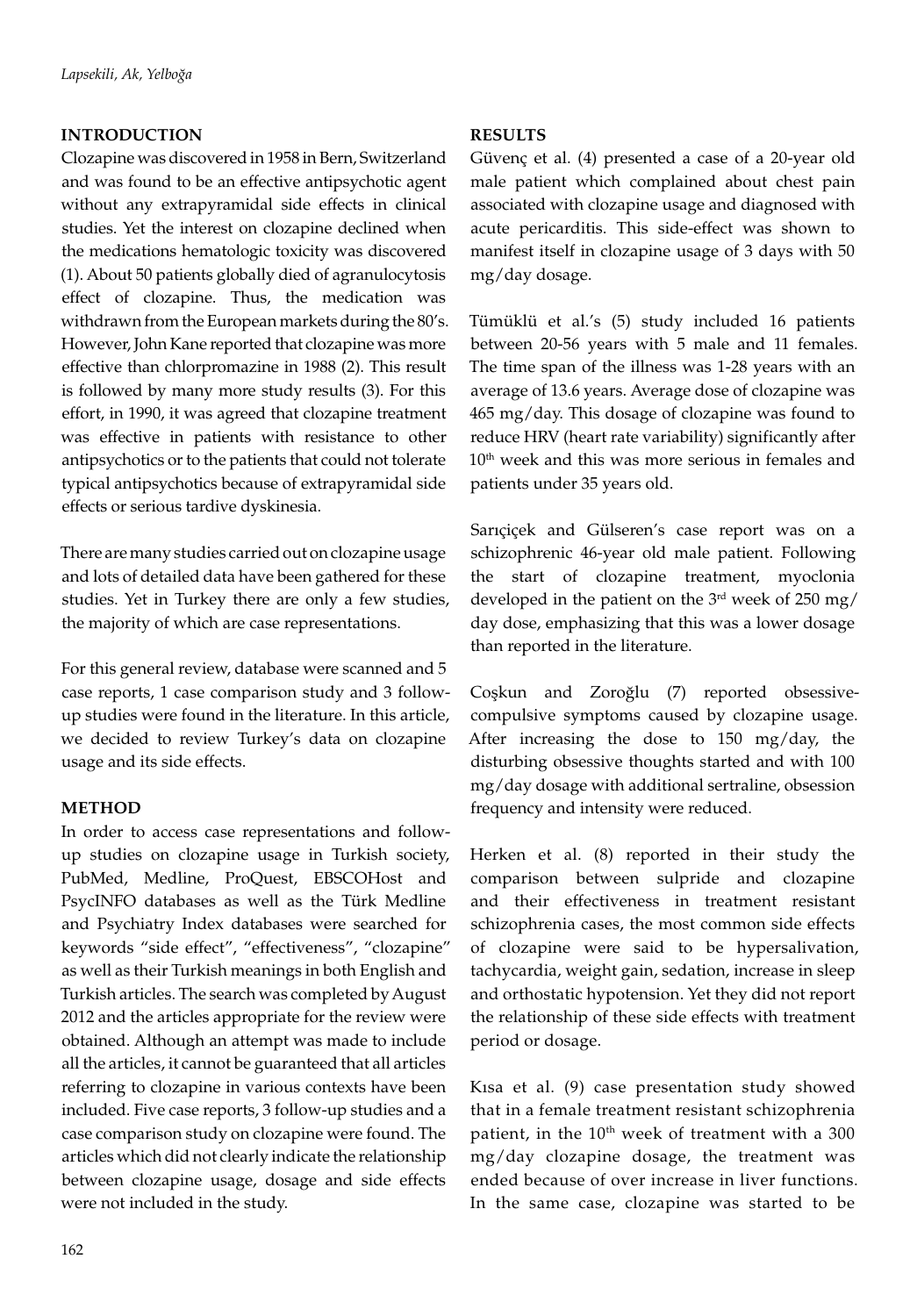used again, since there were no response to other antipsychotics, however agranulocytosis developed in 500 mg/day dosage.

Erol et al. (10) reported malign neuroleptic syndrome cases during clozapine treatment. In a case of a male patient diagnosed with schizophrenia and after 4 years of using clozapine, when the dosage of clozapine was reduced from 200 mg/day to 150 mg/day, malign neuroleptic syndrome compatible symptoms were seen and the patient was treated using ECT.

Uzun et al. (11) reported in their 3 years of followup study, average clozapine dosage of treatment was 326.47  $\pm$ 75.24 mg/day. One case had heavy sedation and akathisia and another case had heavy sedation, thus they terminated the treatment for those cases. However, they did not report any side effects seen in any week or for which clozapine dosage. In both cases, grand-mal convulsive seizures were seen on the  $4<sup>th</sup>$  and  $14<sup>th</sup>$  months in first and the 18th month in second case. In the first patients' first seizure, clozapine dosage was 450 mg/day and in second seizure it was 300 mg/day, where the second patient was taking clozapine 300 mg/day. In both cases, valproic acid in 1000 mg/ day doses is added to the treatment and no more seizures were seen during the follow-up study. Weight gain, hypersalivation, sedation and EEG anomalies were reported to be the most common side-effects during the follow-up. The reported results were shown to develop during the sixth month of the treatment yet no information was given on the dosage relationship.

As in Soylu et al. (12) 's 18-months follow-up study on clozapine treatment in schizophrenia patients, 2 cases developed myoclonia in the first and the 5<sup>th</sup> months, 2 cases developed granulocytopenia the  $4<sup>th</sup>$  month and a case developed agranulocytosis in the 4<sup>th</sup> month of the treatment. The most common side-effects of the medication were said to be sedation, hypersalivation and weight gain, yet no information was given on the relationships between the side-effects and the treatment period nor the dosage.

### **DISCUSSION AND CONCLUSION**

This review shows that there are 3 follow-up studies, 5 case representations and a case comparison study in Turkey about clozapine. The literature is only available for 132 patients. There is not a single study reviewing clozapine with a randomized controlled trial.

In the 5 case representations, 4 of them are reported to have been terminated due to side effects. When follow-up studies were read, Uzun et al. (11) had 29 cases yet 4 cases could not be reached, so in the remaining 25 cases, for 3 of them, the treatments were terminated because of side effects or noncompatibility. Soylu et al.'s (12) article reported that in 47 patients, the treatments for 17 patients were terminated because of side effects and noncompatibility. Of the remaining 20 patients, 10 patients completed the study follow-up period of 18 months but their treatments were terminated afterwards. Tümüklü et al.'s (5) study on the effects of clozapine on HRV, follow-up studies showed that clozapine reduced HRV values significantly and the reduction in HRV was related to increased arrhythmic complications and mortality risk. Finally, when the results of clozapine usage of 132 patients in Turkish society are reviewed, it can be seen that 48 of those patients could not continue with their treatments for one reason or another, meaning the percentage of leaving the treatment is 36.36%. In literature, leaving the clozapine treatment percentages are as follows: Hayhurst et al. (13) 44% Tuunainen and Gilbody (14) 31%, Revicki (15) 34.6%, Blieden et al (16) 48%.

When the side effect related doses are reviewed, in acute pericarditis the dose can be as low as 50mg/day, in obsessive compulsive symptoms the dose is 200 mg/day, myoclonia is seen at 250 mg/day, in Uzun et al.'s study, convulsive seizures were seen in 300 mg/day and 450 mg/day doses, yet in other studies there are no clear statements on side effect and dose relationship. Considering the fact that the effective clozapine dose is between 300-450 mg/day, almost all cases represented side effects before the introduction of effective dosage. We see how much the difference on personal responses to psychotropic treatments can be in our clinic practice. Age, sex, comorbid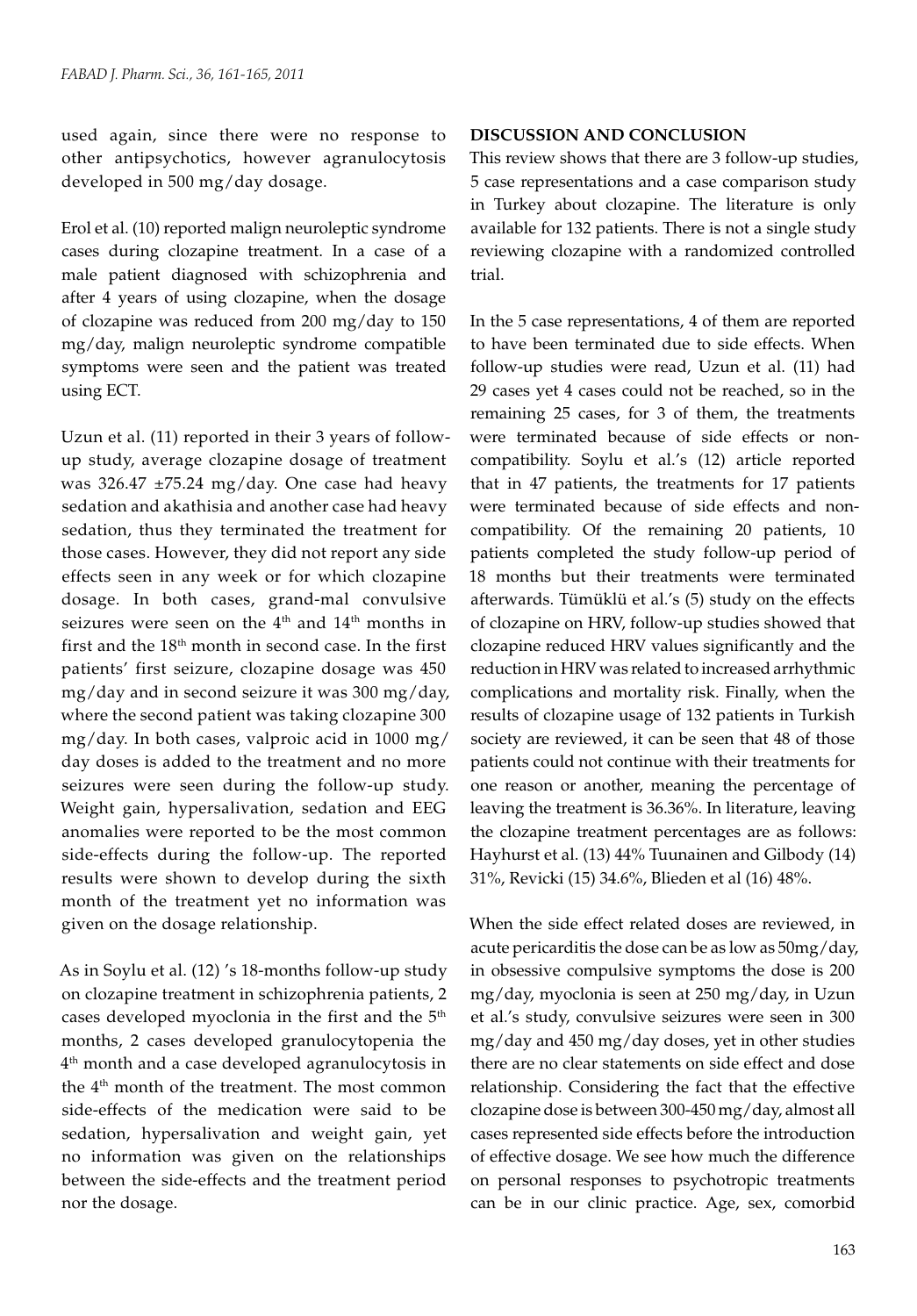physical illnesses, genetic factors, diet, coexisting other treatments, alcohol and tobacco consumption and other similar factors seem to effect this response. Race is also one of these factors. For example, the reference dose for clozapine in patients from African-Caribbean background is defined as race-specific. A significant proportion (25–50%) of otherwise healthy Afro-Americans are known to have a persistently lower white blood cell count than the normal range defined for individuals of European ancestry—a condition known as benign ethnic neutropenia (17). For this reason, in order to increase clozapine usage in a group, the clozapine reference values of white blood cell count and neutrophils are defined again. In a study that compares Asian and Caucasian schizophrenia patient groups receiving followup doses of clozapine in the parameters of similar clozapine dosage, plasma clozapine and metabolite levels, clinical effect and side effect profiles, Asian patient groups' average effective dosage is 176 mg/ day where Caucasian patient groups' effective dosage is 433 mg/day. In both groups, plasma clozapine levels are close and after reviewing the data for sex, BMI, tobacco-alcohol-caffeine consumption, similar values are reached (18). When the literature on the Turkish society is reviewed, it is not possible to make a comment about the relationship with dosage and side effects. That relationship is not clearly stated in the studies. That's why it seems necessary to have case reports that clearly state dosage–side effect relationship or more detailed explanations about this relationship in the studies.

When we look at the patients who can continue the treatment, the average effective clozapine doses are 462.65 mg/day in Tümüklü et al.'s study (5), 326.47 mg/day in Uzun et al.'s study (11), 295, 395, 405, 370 and 368 mg/day in first,  $3<sup>rd</sup>$ ,  $6<sup>th</sup>$ ,  $12<sup>th</sup>$  and  $18<sup>th</sup>$  months respectively in Soylu et al.'s follow-up study (12), and 200 mg/day in Coşkun and Zoroğlu's study (7). Even though the low numbers of cases and patients, as Ng et al.'s study (18) defined in Asian and Caucasian patients, no average dose can be defined for Turkish society. That's why it seems necessary to have case reports that clearly state dosage–side effect relationships or more detailed explanations on this relationship in the studies.

The most feared side effect of clozapine is agranulocytosis, only 1 case out of 132 patients is represented in the study done by Kısa et al. (9). In literature, agranulocytosis risk is 0.38 % in clinical application (19). Also in some publications this risk is given as 0.8% on the first and 0.91% for the second year (20). One in 132 may seem to be a high ratio but as noted before, case number is very low.

As a result, even though clozapine is known to be useful in treatment and causes obvious well-being in resistant schizophrenia cases, large number of side-effects and high percentage of non-followed treatments are reported both in local and international studies. In order to the effective dose, dose-side effects relationship, dose effectiveness relationship of clozapine in Turkish society, more case reports and better designed studies are necessary.

### **REFERENCES**

- 1. Van Kanmen DP, Marder SR. Serotonin– Dopamine antagonists. In: Sadock BJ, Sadock VA, editors. Comprehensive Textbook of Psychiatry. 8 th. pp. 2914–38, 2004.
- 2. Kane J, Honigfeld G, Singer J, Meltzer H. Clozapine for the treatment-resistant schizophrenic. A double-blind comparison with chlorpromazine. Arch Gen Psychiatry 45: 789–96, 1988.
- 3. Breier A, Buchanan RW, Kirkpatrick B, Davis OR, Irish D, Summerfelt A, et al. Clozapine in schizophrenic outpatients: Effects on positive and negative symptoms. Am J Psychiatry 151: 20–26, 1994.
- 4. Güvenç TS, Aksoy Ş, Çetin R, Karataş B, İlhan E, Erer HB, Eren M. Nadir bir Göğüs Ağrısı Nedeni: Klozapin Tedavisi ile Akut Perikardit Birlikteliği. Kafkas J Med Sci 1 (1): 30–33, 2011.
- 5. Tümüklü MN, Alptekin K, Kırımlı Ö, Aslan Ö, Akdede BB, Badak Ö, Akdeniz B, Göldeli Ö, Güneri S. Arrhythmic Markers and Clozapine in Patients with Schizophrenia: Effect of 10 weeks Clozapine Treatment on Heart Rate Variability, Late Potentials and QT Dispersion. Klinik Psikofarmakoloji Bülteni 18: 167-173; 2008.
- 6. Sarıçiçek A, Gülseren L. Klozapin Kullanımıyla İlişkili Miyokloni: Bir Olgu Sunumu. Klinik Psikiyatri 9: 198-202, 2006.